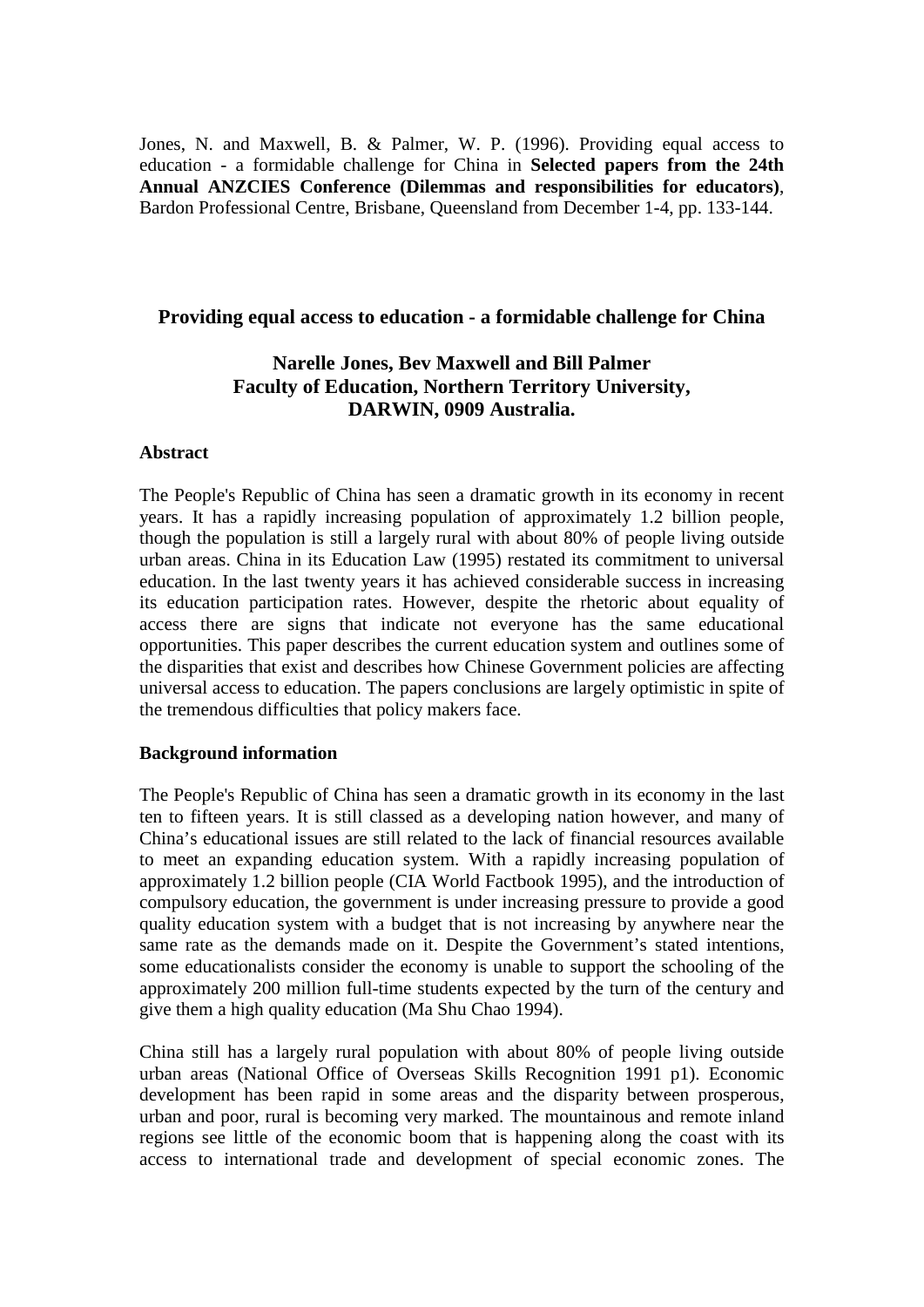significant economic differences between China's regions is evidenced in the varying levels of educational services offered in those regions.

## **Recent Developments in Education**

The *Education Law of the People's Republic of China* was adopted by the Chinese government to go into effect from September 1995. Included in this act were provisions regarding financing and future development of education in China. The *Beijing Review* quoted the Minister of the State Education Commission, Zhu Kai Xuan as stating that 'earnestly protecting the legitimate right of Chinese citizens to receive an education is an important principle of the Education Law'. He also stated the Law makes the following stipulations: 'Citizens enjoy an equal opportunity to receive an education, irrespective of their nationality, race, sex, age, occupation, property status or religious belief' and 'the state assists poor areas to develop education.' (Huang Wei 1995 p14) There is also a number of corresponding stipulations about the provision of various forms of financial aid to needy students.

Since the 1950s the Central and local governments have considered that universalisation of elementary education should be the basic target for the Chinese education system. The compulsory education act adopted in 1986, stated that universal elementary education should be provided in the whole country in the 1980s. After this, nine year compulsory schooling should be implemented in various areas according to their economic development. Four recommendations as to necessary action to be taken alongside the compulsory education act were considered crucial in seeing universalisation of elementary education achieved. These four recommendations were:

- 1. to publicise and abide by the act
- 2. compulsory basic education should become the responsibility of local government.
- 3. there would be an increase in government investment as well as the introduction of an educational tax. Government would encourage community support and fund raising.
- 4. to enlarge teacher training enrolments and provide in-service training for unqualified teachers. (Ma Shu Chao 1994)

## **The Current Education System**

There are three major sectors in the current education system in China; basic (school) education, technical education and higher education. Separate schools are provided for minority ethnic groups, the disabled and students with special needs. There is also an extensive system of adult education.

The teaching curriculum is laid down by the State education commission at national level although individual provinces, autonomous regions and municipalities are allowed to make changes according to local conditions. Adult education is considered an area of great significance. Since the 1950s it has been considered essential to the development of the country to tackle problems of illiteracy across the nation. In 1989 the illiteracy levels across China had been reduced to 7% of men and 15% of women. Illiteracy in urban areas was only 1.2% with thus a much higher level of illiteracy in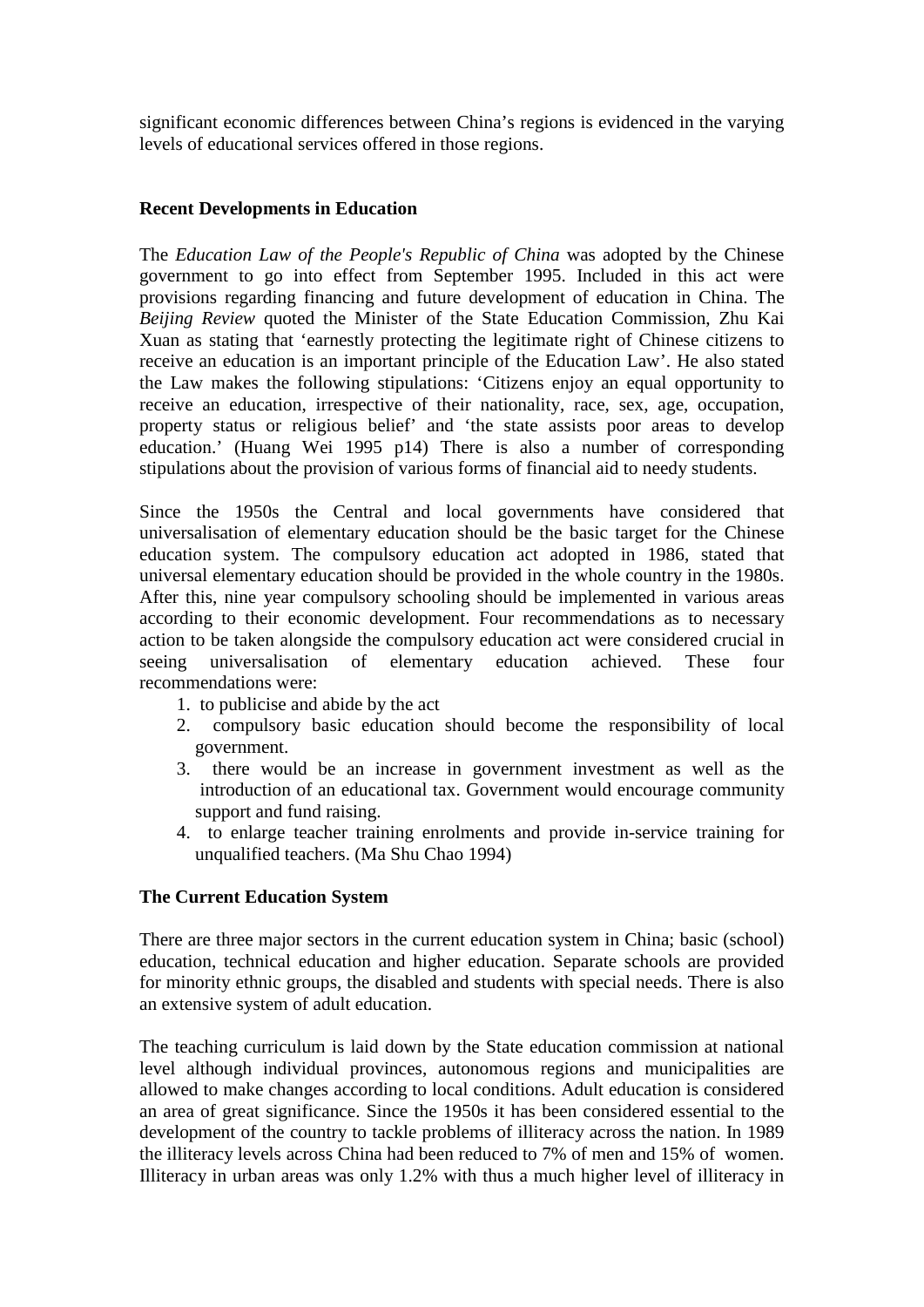rural regions (National Office of Overseas Skills Recognition 1991 p3). Adult education consists of the provision of a variety of courses at both primary and secondary general education levels, vocational education and technical training and higher professional and in-service training.

China has experienced marked success in lifting its education participation rates. The proportion of children attending school has increased from 93.2% in 1980 to 97.2% in 1992, while the dropout rate has decreased to 2.2%. As junior secondary schooling has been popularised the rate of primary school graduates moving to junior middle school has increased from 69.1% in 1987 to 79.6% in 1992. (Hu Ruiwen 1994) However, there are still considerable barriers to achieving equal participation amongst all China's peoples.

## **Problems in Achieving Equality of Access**

#### *The legacies of the Cultural Revolution*

The Cultural Revolution led to a major disruption of education in China. Students missed significant amounts of time from their studies, and many teachers and academics lost and never regained their positions. Post-graduate study was minimal. Many students graduated with inadequate training and education standards were lowered. Government policy to increase the birthrate subsequently placed a further strain on the education system and exacerbated the need for more teachers and schools. Twenty years after the end of the Cultural Revolution, China is still dealing with its impact on education; inadequately trained professionals, low status of teaching as an occupation and a greatly increased population.

## *Differences between Regions*

The growth in the economy has been quite uneven and while some areas have seen major development in recent years, others have seen very little. This has created inequalities in education funding. The difference in education expenditure per pupil (elementary and middle school) in different areas can be as high as five to ten times (Ma Shu Chao 1994). While the government aims to provide elementary education for all children and junior middle schooling for the majority, this difference in financing may make that target difficult to achieve. Particularly as more responsibility for funding has been given to local government, those who live in poorer areas and remote regions suffer in the area of funding and thus the level and quality of their education.

'Basic education is still noticeably backward in rural areas when compared to urban areas, with profound differences in terms of professional education' (Wu Nai Tao 1996). Even the primary school enrolment rate in mountainous and remote regions is not close to the national target of universalisation of elementary education. In these areas attendance is frequently below 90%, as opposed to almost 100% in urban areas (Hu Rui Wen 1994). The drop out rate and repetition rates of students in these regions are also significantly higher than in urban areas. Zhang Xue Ying, a staff reporter with *China Today* states that over 1 million children drop out of school each year because of poverty (Zhang Xue Ying 1996). Many of these students are girls from the mountainous regions and minority inhabited areas who suffer not only from poverty but also from social prejudice.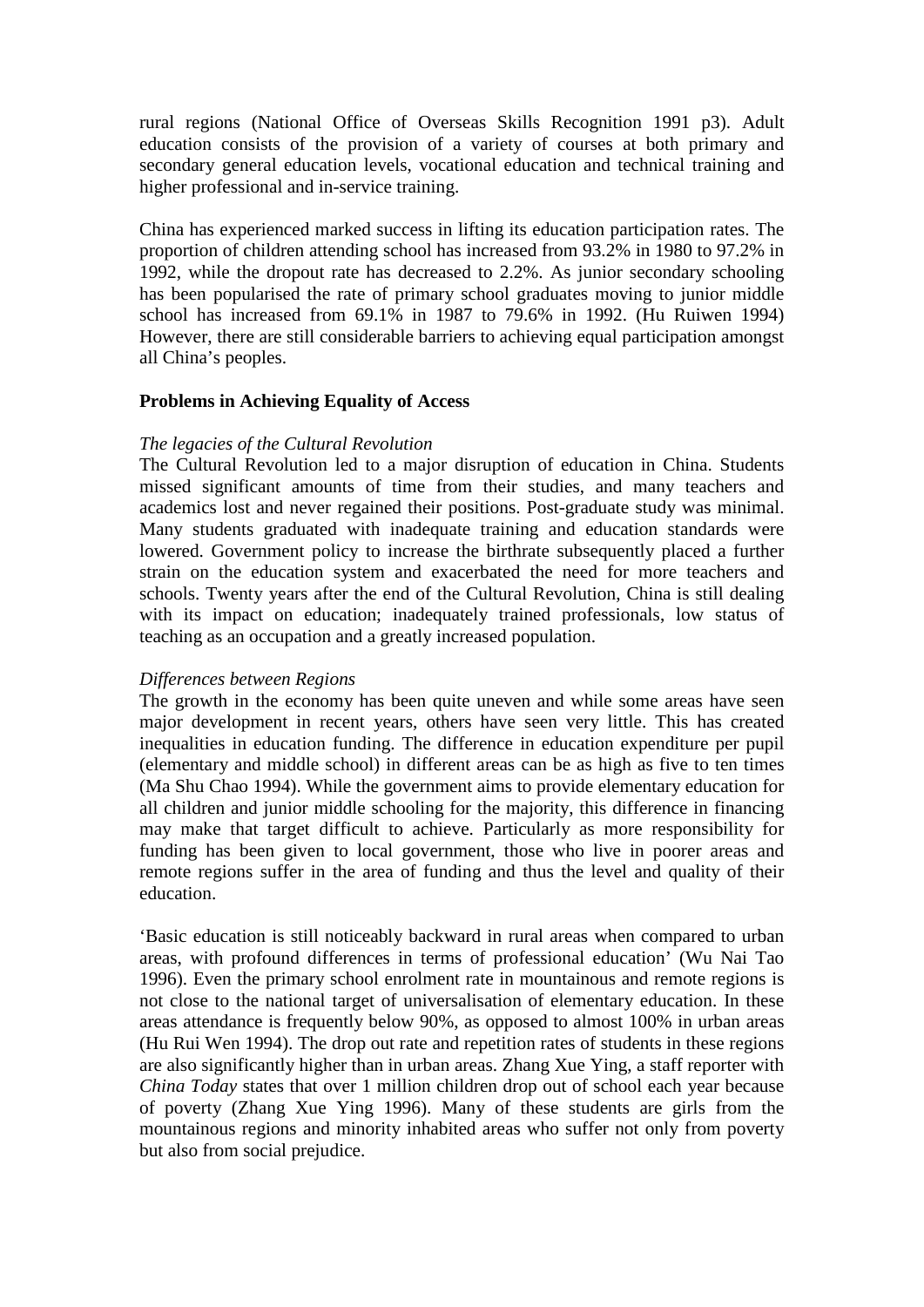The number of students entering junior secondary schools increased by 12.7% to 81.1% in the period between 1987 and 1993 (Ma Shu Chao 1994). This is a significant increase but again there is a major imbalance between urban and rural areas. In six remote provinces and autonomous regions the junior secondary entrance rates are still below 60% (Ma Shu Chao 1994). Government education objectives include decisions to universalise senior secondary schooling in urban and the economically developed coastal areas. This is realistic as to what can be offered yet it emphasises once again the divide between urban and rural, rich and poor (Hu Rui Wen 1994).

### *Shortage of Adequately Qualified Teachers*

The status of teaching and attitudes towards teacher education have fluctuated depending on the political direction prevailing at the time. In the pre and immediate post-war years there was a strong emphasis on education and thus teachers were seen as having a very important part to play in the development of China. However, teaching continually suffered from the contrast between the stated support for its role and the reality. In 1956 a delegate to the National Conference of the Union of Educational workers listed three grievances:

- 1. The political status of teachers was low.
- 2. The salaries and living conditions were inadequate.
- 3. The teachers worked so hard that many developed nervous illnesses.

(Price, 1979, p. 223).

During the Cultural Revolution teachers were often the target of criticism. Teachers were called the 'scum of the earth', 'maggots' and 'flies battening on the morsels of stinking revisionist meat' (Cleverley, 1985, p. 217). Large numbers were sent to the country areas to be re-educated by the peasants, schools closed and there was a threat that teachers would be replaced by untrained personnel. The formal training that took place was very limited.

It was not until 1976 that teachers were readmitted officially to the ranks of the workers and mental labour was declared no less honourable than manual (Cleverley 1985 p225). During the Cultural Revolution a baby boom had taken place and there was recognition of the great need to increase the number of teachers and to improve both their pre-service and inservice training. In the 1980s there was an effort to convince teachers that teaching is a glorious profession (Billie 1984 p161).

This rhetoric was undermined by the low salaries and poor conditions that teachers faced and the generally low status in which the profession was held. While some improvements have taken place the problems of low status and poor conditions still mean that 'Many high school graduates that could not get into to university chose to be put on a waiting list rather than attend a teachers university' (Deng 1995a p12).

China faces a shortage of teachers particularly in the country areas and it also has a considerable number of teachers who lack the relevant level of qualifications required by law. In 1993 only 51.1% of senior high teachers, 59.55% of junior high teachers and 84.7% of primary school teachers had the required level of education (except in Beijing where the legal requirements are met) (Deng 1995a p11).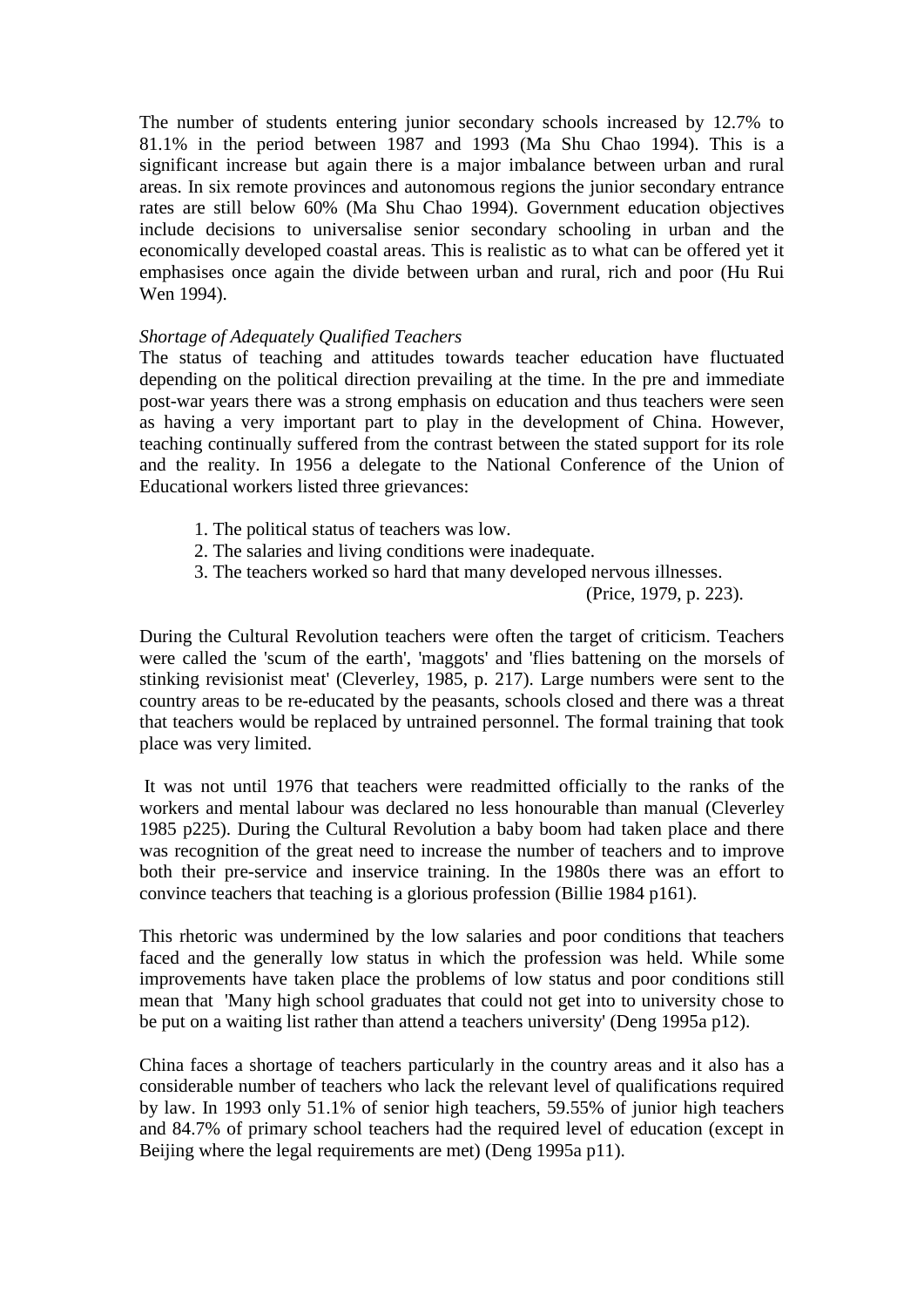### **Government Initiatives to Enhance Access to Education**

#### *Project Hope*

The China Youth Development Foundation (CYDF) started Project Hope in 1989 with the aim to help meet some of the education needs of China's rural sector. With around 1 million children leaving school each year because of poverty the project aims to give some the chance to return and complete their schooling. Project Hope not only provides financially for students and their families but also helps to update and equip rural schools so that they may better meet the needs of their students. Donations come from local and overseas businesses as well as from private citizens. Since its inception in 1989 the project has been able to help over one million children return to complete elementary schooling (Zhang Xue Ying, 1996, p. 10 ). The Spring Bud program is a parallel program specifically aimed at giving help for girl dropouts. As yet no similar scheme exists to encourage poor students in their secondary schooling.

## *Providing Educational Alternatives*

Due to limited places in institutions of higher learning, some 10 million primary and middle school graduates each year lose the opportunity to continue with their education, their only option is to stay in the countryside and become farmers like their parents. In order to meet the shortfall in the education system, especially in the rural and remote regions of China, the government has implemented an extensive system of adult and correspondence education. This takes such forms as, 'short-term training in rotation, lectures on special topics, correspondence courses and radio/TV' broadcasts (Chinese Academy of Social Sciences 1989 p 961).

One particularly successful provider of agricultural training is the Central Agricultural Broadcasting and Television School (CABTS) which was established some 15 years ago and now operates in most provinces in China. It aims to equip those in the rural sector with knowledge and skills that will allow them to move into the forefront of China's agricultural development. CABTS helps farmers by removing the need for them to leave their farms while they are training. They use broadcasts on radio and television, as well as providing audio and video cassettes. At the completion of their studies, students may sit exams and receive recognised qualifications. Students also receive other benefits such as priority access to pesticides, fertilisers and improved varieties as well as obtaining land contracts (Wu Nai Tao, 1996).

## *Inservice Teacher Training*

Because of the restricted training during and immediately after the Cultural Revolution China has recognised the need for inservice training for teachers. In particular there are three groups who are targeted. The teachers who have certain knowledge but who are unqualified for teaching receive training in pedagogical studies so they can receive the required record of formal training. There are teachers who need to update their knowledge and study new teaching methods to increase the quality of their teaching. There are also teachers who are considered to be outstanding and who are provided with theoretical training and the opportunity to undertake educational research and sum up their teaching experience (adapted from Price 1979 p167). Training in educational administration is also provided for administrators of primary and secondary schools in half year or 1-2 year training courses.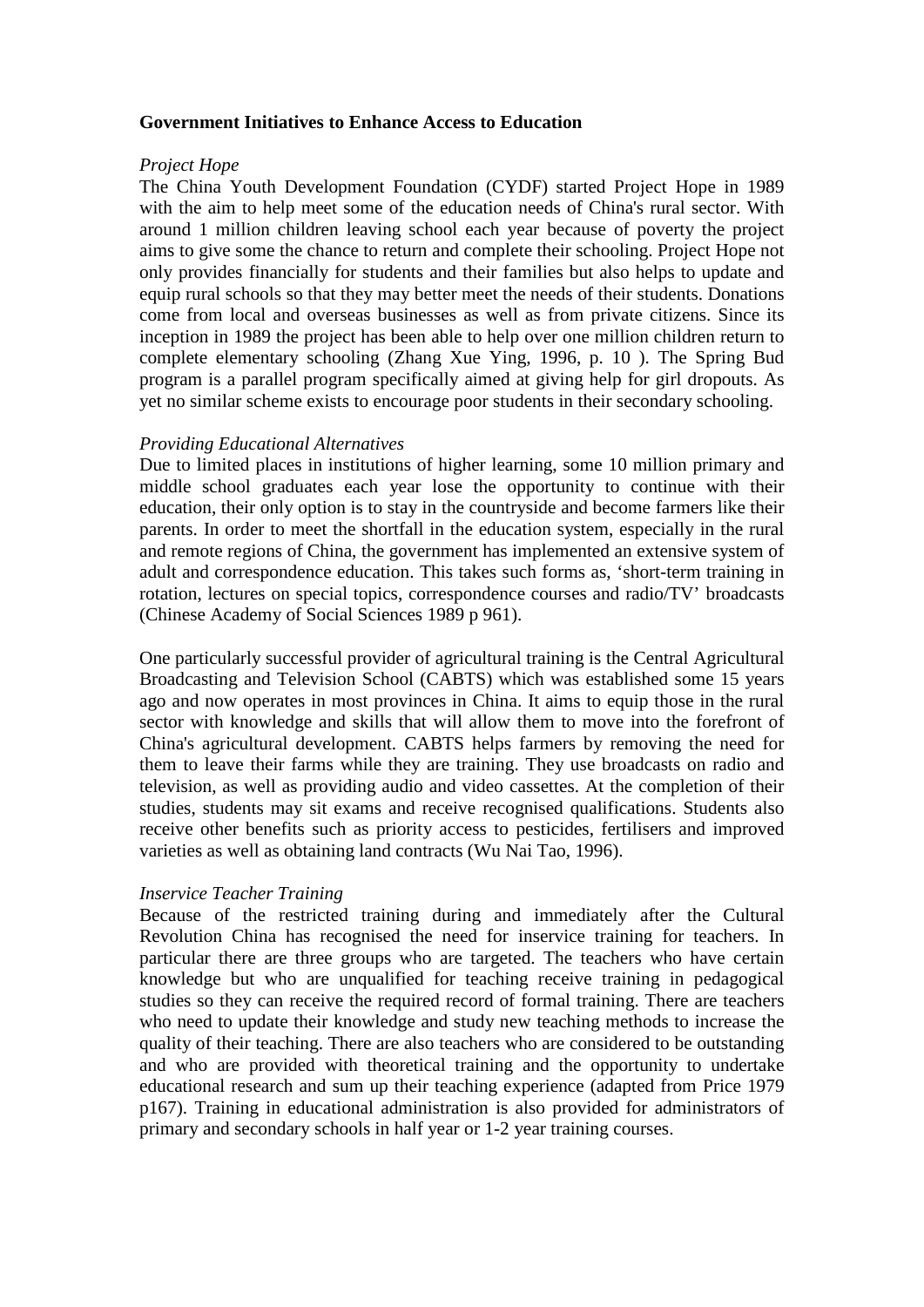Considerable success has been achieved in the improvement of the qualifications of teachers: between 1980 and 1993 there was an increase of 34.9% in primary teachers who had qualifications of higher secondary education or above and in secondary teachers having a two year higher education qualification or above there was an improvement from 1987 to 1993 of 46.8% (Ma 1994).

There are incentives given to encourage students to enrol in teaching courses. The student subsidies for teaching are the highest in the country and teachers' salaries have been indexed with a bonus for every class. The 'Teachers Law' and 'The Program for Educational Reform and Development' state that teachers' incomes should be greater than government employees, that average living space should meet local averages and that public health services for teachers should be the same as government workers (Deng, 1995b, p. 15). However in reality, teachers still receive a lower income than that received by most government workers (Deng, 1994b, p.14). It is readily admitted that teachers' salaries are low, '... the shortfall of educational resources and low teachers' salaries make it difficult to maintain a stable team of qualified teachers, and still constitute the biggest problem for educational development in China' (Hu Rui Wen, 1994).

## **Education Funding**

Funding for education in China comes predominantly from the Central and local governments. Since the compulsory education act was adopted in 1986 the responsibility has rested more heavily with the local government, as outlined by recommendations that ran alongside the act. This funding is supplemented by fundraising through various channels including educational taxes, the development of industries operated by schools, the payment of tuition fees and public fund-raising and donations. Since these additional fund-raising measures were introduced, finance for education has been significantly increased (Hu Rui Wen, 1994).

A new policy is being introduced that states: 'the State encourages the use of financial and credit means to support the development of education' (Huang Wei, 1995, p. 15). While the government will continue be the major provider of education in the nation, it will also encourage enterprises, institutions, mass organizations and individual citizens to operate schools and other educational facilities according to the Education Law.

## *State Enterprise Run Schools*

In the past forty years, an important part of the education system in China has been the provision of schools by state run enterprises (eg Railways, government steel works and other factories etc.). China's state owned firms have traditionally provided schools, clinics and housing for employees and their families rather than paying higher wages. Some of these firms are struggling with large debts and with the current prevailing attitude in China of economic advancement, they now feel that the schools are burdens to them achieving their financial potential. While these schools are not always highly regarded when compared to local government run schools, in many poorer areas they are the only education opportunity (Yojana Sharma, 1995). In these poorer regions chronically underfunded local government authorities are not in a position to take on responsibility for continuing these schools. Although the Central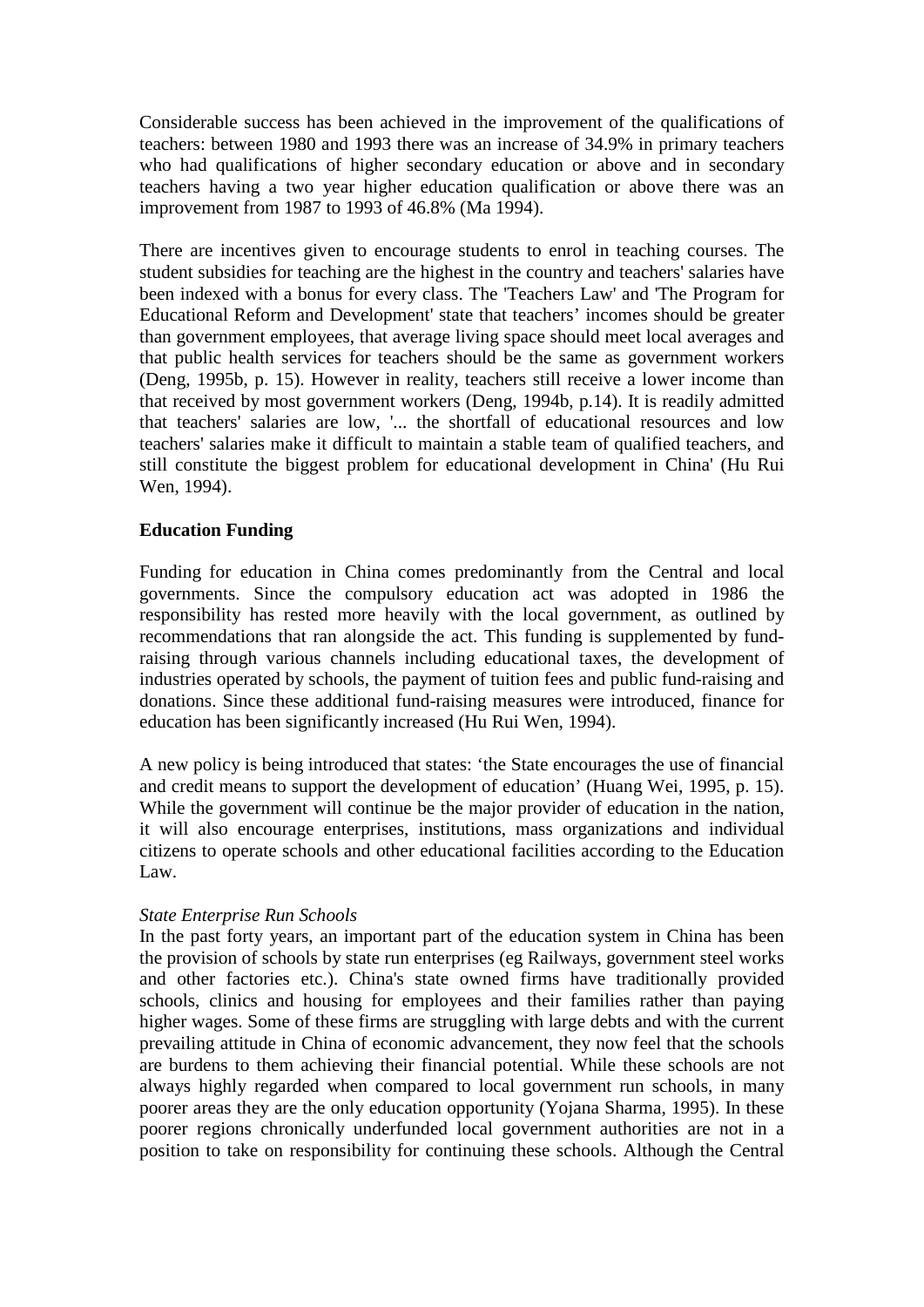government has said that they will not allow this situation to occur, there is the potential that this could leave some poorer regions with no schooling facilities at all.

*Higher Education*

.

In 1994 the State Education Commission decided to change the policy that had been in existence for 45 years that all university education should be free to the students. With the change in policy the decision was made that parents should be financially responsible for any of their children's non-compulsory education. For most Chinese university students that meant having to find on average 3,500 yuan (approx. A\$600) per year to cover tuition fees, living expenses and books. 'Compared to the average annual income of 2,800 yuan for urban employees- and even lower for poor rural workers, the level of fees and costs meant that some outstanding middle school students from poor families could not afford to study at key universities in 1994' (Yang Ji, 1995, p.25).

The government has however, made available a number of options to assist poorer students so that they may attend university. Many universities offer a large number of scholarships, some also offer employment on campus to assist students with paying fees and many provide interest free 'study-loans' to help students meet their financial needs. According to a *Beijing Review* article 'Financial support has meant that not a single university student has ever dropped out because of monetary difficulties' (Yang Ji, 1995, p. 26).

#### **Conclusion**

China is a rapidly developing and changing country but it is still struggling with many of the issues that are common to developing economies. While the Chinese government recognises the importance of education and that it should be equally available to everyone it is finding it difficult to provide high quality education on a limited budget. The Government's stated aim is universal elementary education but in reality the urban and developing coastal regions have greater access to higher quality education than the remote and rural sectors of China. Government and nongovernment bodies are attempting to meet this discrepancy in the provision of education through a number of measures but it is obvious that a significant divide still exists between the urban 'rich' and the rural 'poor'. The decision to introduce fees for non-compulsory education is likely to widen that divide even further.

#### **References**

Billie, L C Lo 1984, 'Teacher education in the "eighties"', in R. Hayhoe (ed) *Contemporary Chinese Education,* Croom Helm, Great Britain Ch 6.